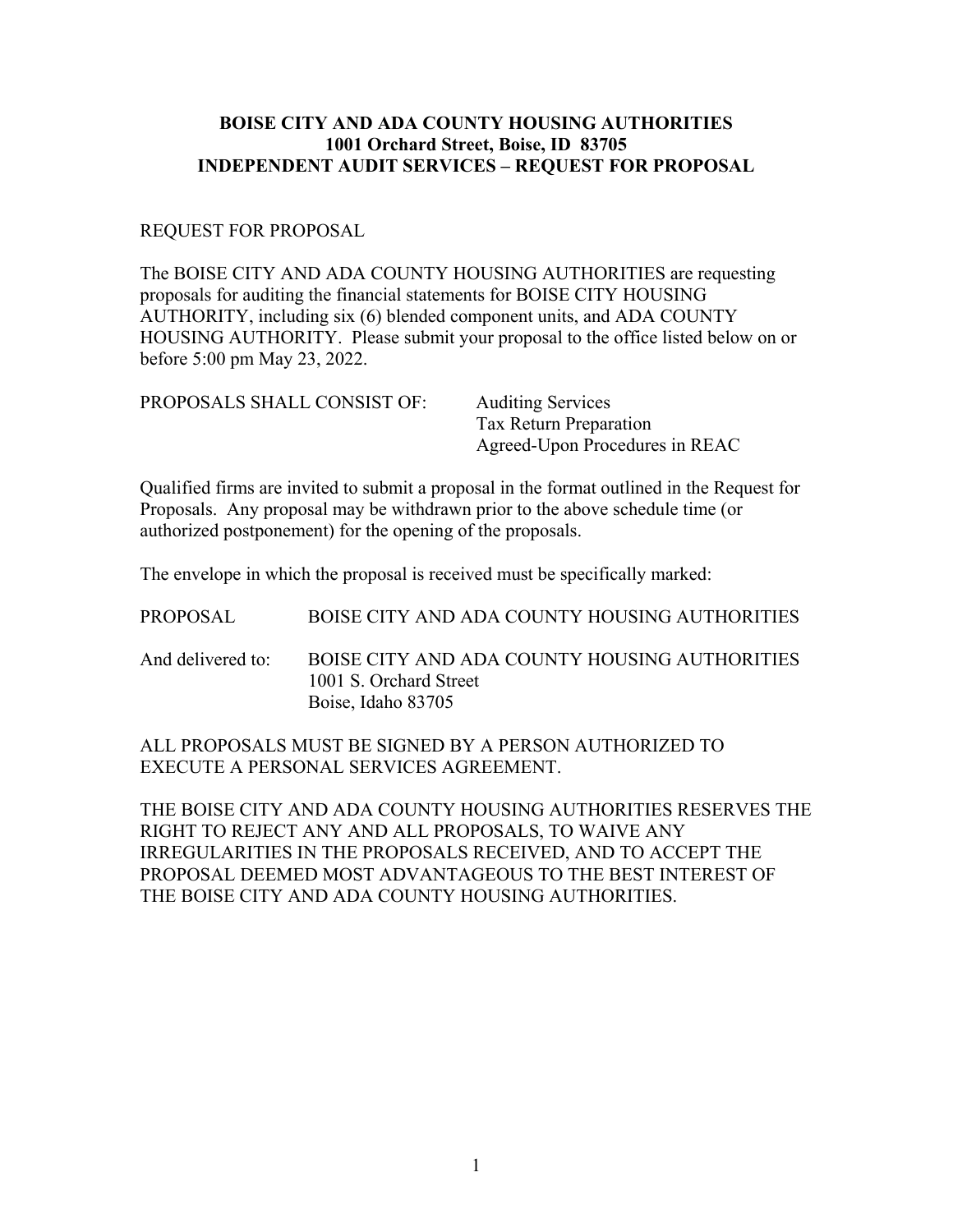## **BOISE CITY AND ADA COUNTY HOUSING AUTHORITIES**

### **REQUEST FOR PROPOSALS**

## **I. INTRODUCTION**

### A. GENERAL INFORMATION

The BOISE CITY AND ADA COUNTY HOUSING AUTHORITIES are requesting proposals from qualified firms of certified public accountants to audit its financial statements for the fiscal years October 1, 2021 through September 30, 2022 and October 1, 2022 through September 30, 2023. These audits shall be performed in accordance with auditing standards generally accepted in the United States of America; the standards applicable to financial audits contained in the *Government Auditing Standards*, issued by the Comptroller General of the United States; and the audit requirements of Title 2, US Code of Federal Regulations Part 200, *Uniform Administrative Requirements, Cost Principles, and Audit Requirements for Federal Awards* (Uniform Guidance).

The BOISE CITY AND ADA COUNTY HOUSING AUTHORITIES were last audited at and for the year ended September 30, 2021. Programs that require auditing September 30, 2022 and 2023 include the following:

#### BOISE CITY

Low Rent Public Housing Capital Fund Section 8 Vouchers (major program) Shoreline Administrative Fee Rent-to-Own Orchard Office Building Veterans Affairs Supportive Housing Program Vouchers Allumbaugh House – Detoxification and Mental Health Crisis Treatment Center (CDBG Grant) Affordable Housing Solutions, Inc. (blended component unit) ROSS Service Coordinator Program ROSS Family Self Sufficiency Shoreline Plaza, Inc. (blended component unit) North Liberty, LLC (blended component unit) Nez Perce, LLC (blended component unit) Shoreline North, LLC (blended component unit) Vine Street, LLC (blended component unit) Emergency Rental Assistance (ERA1 and ERA2)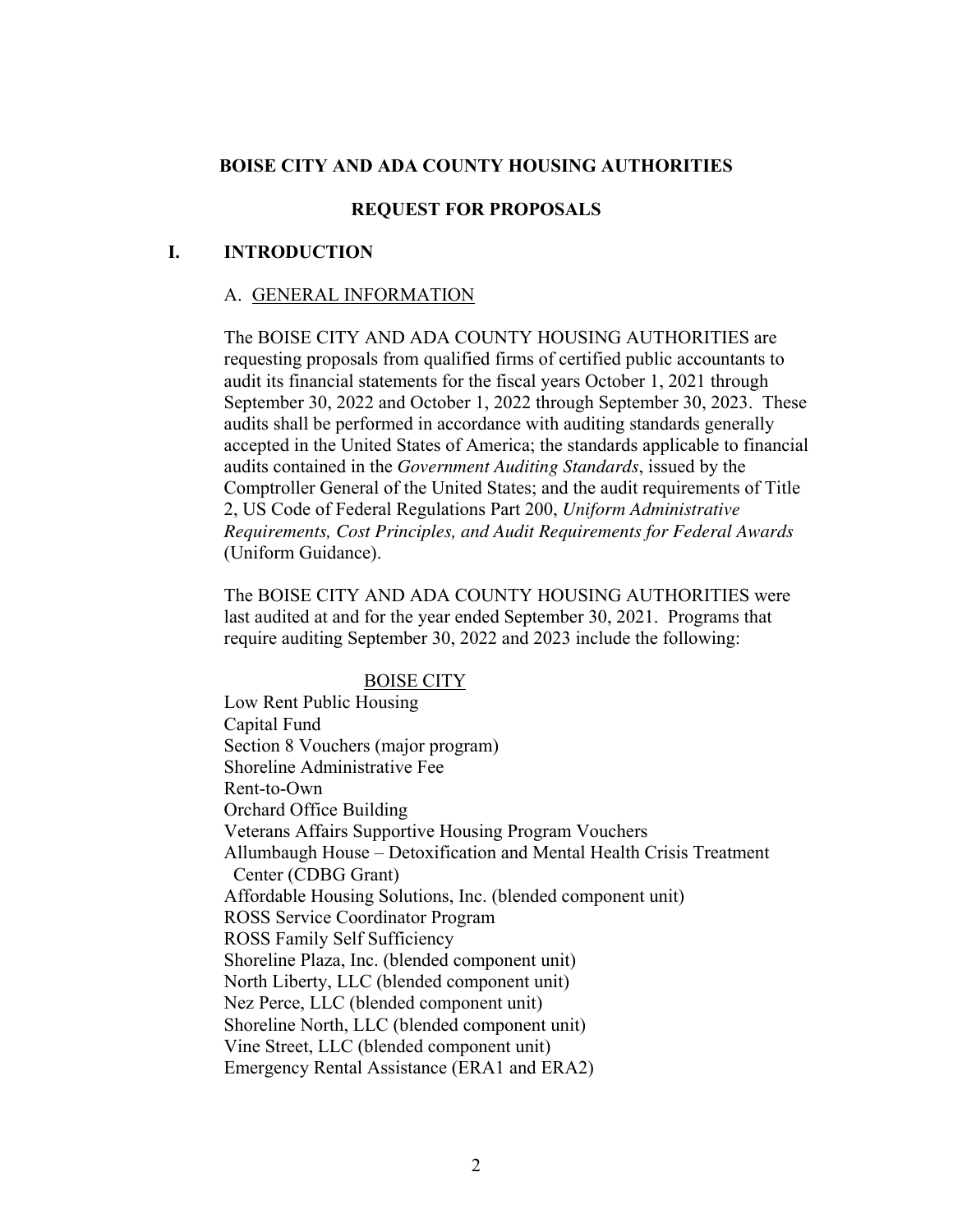#### ADA COUNTY

Low Rent Public Housing Capital Fund Section 8 Vouchers (major program) ROSS Family Self Sufficiency Continuum of Care Rental properties (Dorothy & Shoshone Duplexes, Liberty House) U.S. Department of Justice - Office of Violence Against Women CDBG Grants Emergency Rental Assistance (ERA1 and ERA2)

#### SHORELINE PLAZA, INC.

223(f) HUD Loan (major program) HUD Subsidy Program – Section 8 New Construction Multi-family Service Coordinator Program

#### SHORELINE NORTH, LLC

223(f) HUD Loan (major program)

NORTH LIBERTY, LLC

223(f) HUD Loan (major program)

NEZ PERCE, LLC 223(f) HUD Loan (major program)

VINE STREET, LLC

223(f) HUD Loan (major program)

We appreciate your interest in our project and realize that the development of proposals is a costly, time-consuming effort. Please be assured your proposal will be given every consideration.

There is no expressed or implied obligation for the BOISE CITY AND ADA COUNTY HOUSING AUTHORITIES to reimburse responding firms for any expenses incurred in preparing proposals in response to this request.

During the evaluation process, the BOISE CITY AND ADA COUNTY HOUSING AUTHORITIES reserves the right, where it may serve the BOISE CITY AND ADA COUNTY HOUSING AUTHORITIES' best interest, to request additional information or clarification from proposers, or to allow corrections of errors or omissions. At the discretion of the BOISE CITY AND ADA COUNTY HOUSING AUTHORITIES, firms submitting proposals may be requested to make oral presentations as part of the evaluation process.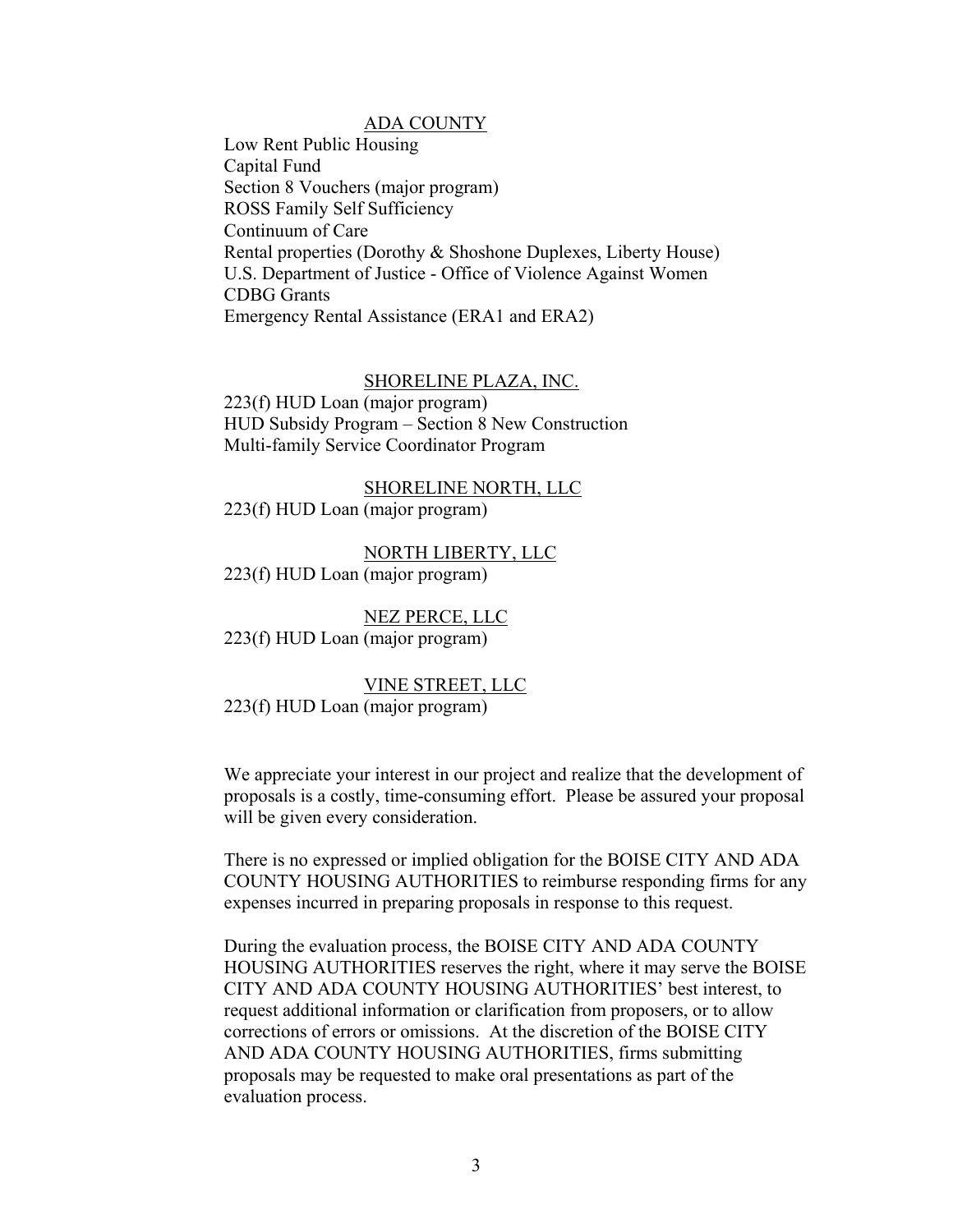BOISE CITY AND ADA COUNTY HOUSING AUTHORITIES are requesting a lump sum bid for the two subject years with a breakdown for each year by entity. The BOISE CITY AND ADA COUNTY HOUSING AUTHORITIES reserves the right to:

- 1.) utilize the second year price as a deductible alternative and;
- 2.) award the bid as a one year bid.

BOISE CITY AND ADA COUNTY HOUSING AUTHORITIES reserves the right to retain all proposals submitted and to use any ideas in a proposal regardless of whether that proposal is selected. Submission of a proposal indicates acceptance by the firm of the conditions contained in this request for proposal, unless clearly and specifically noted in the proposal submitted and confirmed in the contract between the BOISE CITY AND ADA COUNTY HOUSING AUTHORITIES and the firm selected.

### B. SUBCONTRACTING

Firms submitting proposals are encouraged to consider subcontracting portions of the engagement to small audit firms or audit firms owned and controlled by socially and economically disadvantaged individuals. If this is to be done, that fact, and the name of the proposed subcontracting firms, must be clearly identified in the proposal. Following award of the audit contract, no additional subcontracting will be allowed without the express prior written consent of the BOISE CITY AND ADA COUNTY HOUSING AUTHORITIES.

### C. RELATED INFORMATION AND REQUIREMENTS

- 1.) The selected proposer(s) will be expected to execute a professional services agreement.
- 2.) Insurance requirements
	- 1. The successful firm will be required to provide evidence of General (Public) Liability Insurance issued on behalf of the BOISE CITY AND ADA COUNTY HOUSING AUTHORITIES, and Professional Liability Insurance in the form of a certificate of insurance for the following minimum limits and coverage:

Comprehensive General Liability Insurance \$1,000,000 Professional Liability Insurance \$1,000,000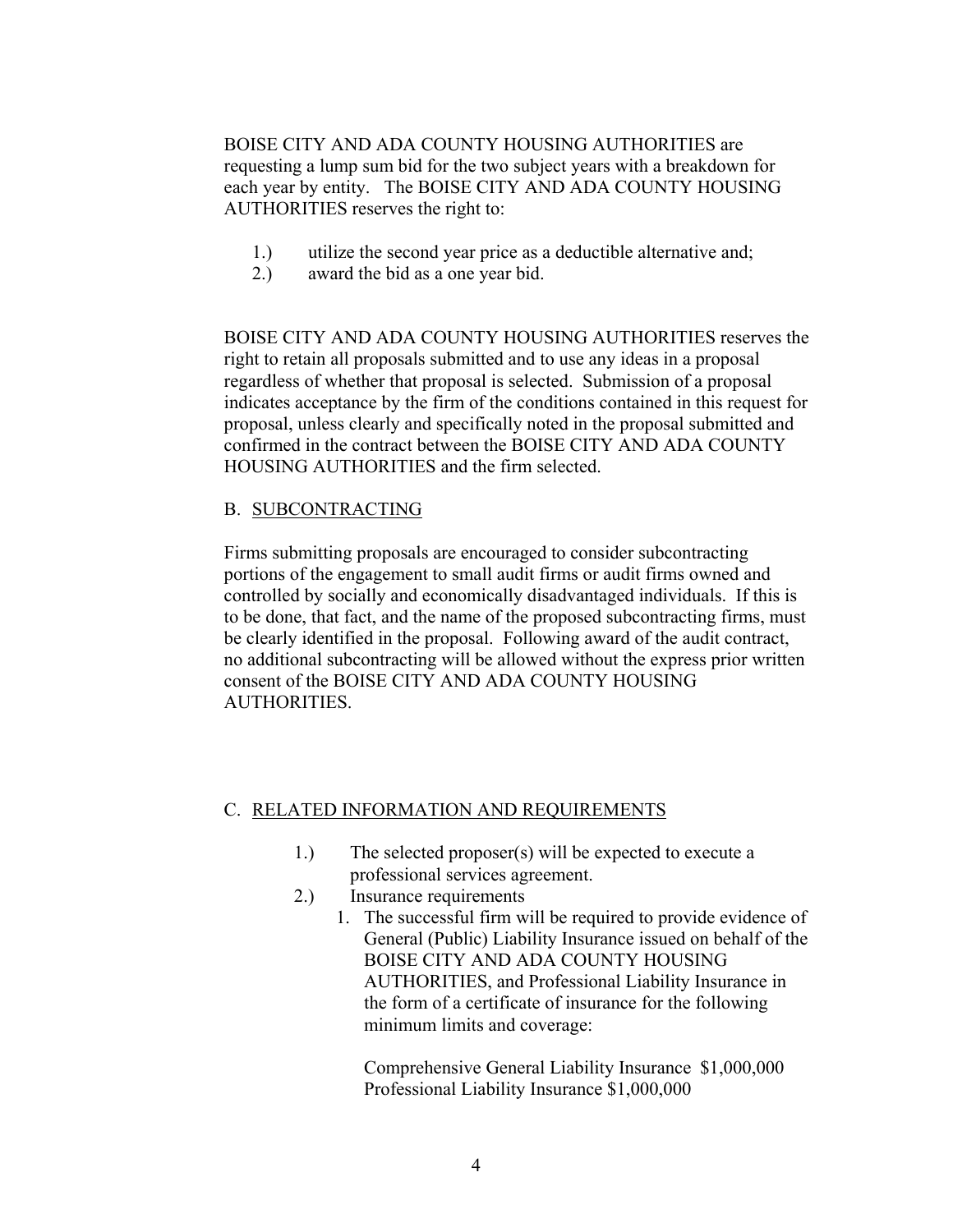- 2. The contract will also require that the Consultant provide Worker's Compensation Insurance for all employees engaged in this project.
- D. Questions relating to the scope of the work contemplated and submittal requirements in this Request for Proposal are to be directed in writing via e-mail to Diana Meo, Finance Director at dmeo@bcacha.org.
- E. BOISE CITY AND ADA COUNTY HOUSING AUTHORITIES will provide all clarifications or other modifications in writing. The deadline for any requests for clarification must be submitted to BOISE CITY AND ADA COUNTY HOUSING AUTHORITIES Attn: Diana Meo, Finance Director, four (4) working days prior to the proposal deadline. Verbal clarifications will not be binding on the BOISE CITY AND ADA COUNTY HOUSING AUTHORITIES or the Proposer. All modifications to the requirements of the RFP will be communicated to all registered proposers by addenda.
- F. Proposals will be accepted until 5:00 p.m., local time, on May 23, 2022. Proposals may be submitted in hard copy via U.S. mail or electronically via email. Whether submitted by mail or email, proposals are DUE and must be delivered by 5:00 p.m., local time, on May 23, 2022.
	- 1. Proposals submitted in hard copy must include five (5) copies of your proposal in a sealed envelope clearly labeled Independent Audit Proposal, and be addressed to: BOISE CITY AND ADA COUNTY HOUSING AUTHORITIES, 1001 S. Orchard Street, Boise, ID 83705.
	- 2. Proposals submitted electronically should be sent to dmeo@bcacha.org with the subject line of Independent Audit Proposal Submission.
- G. Proposals received in compliance with this Request for Proposal will be publicly opened and the names of the participating proposers read aloud on May 24, 2022, at or about 10:30 a.m., local time, in the front lobby of BOISE CITY AND ADA COUNTY HOUSING AUTHORITIES, 1001 S. Orchard Street, Boise, ID 83705.

## II. DESCRIPTION OF THE HOUSING AUTHORITIES

A. The auditor's principal contact with the BOISE CITY AND ADA COUNTY HOUSING AUTHORITIES will be Diana Meo or a designated representative, who will coordinate the assistance to be provided by the BOISE CITY AND ADA COUNTY HOUSING AUTHORITIES to the auditor.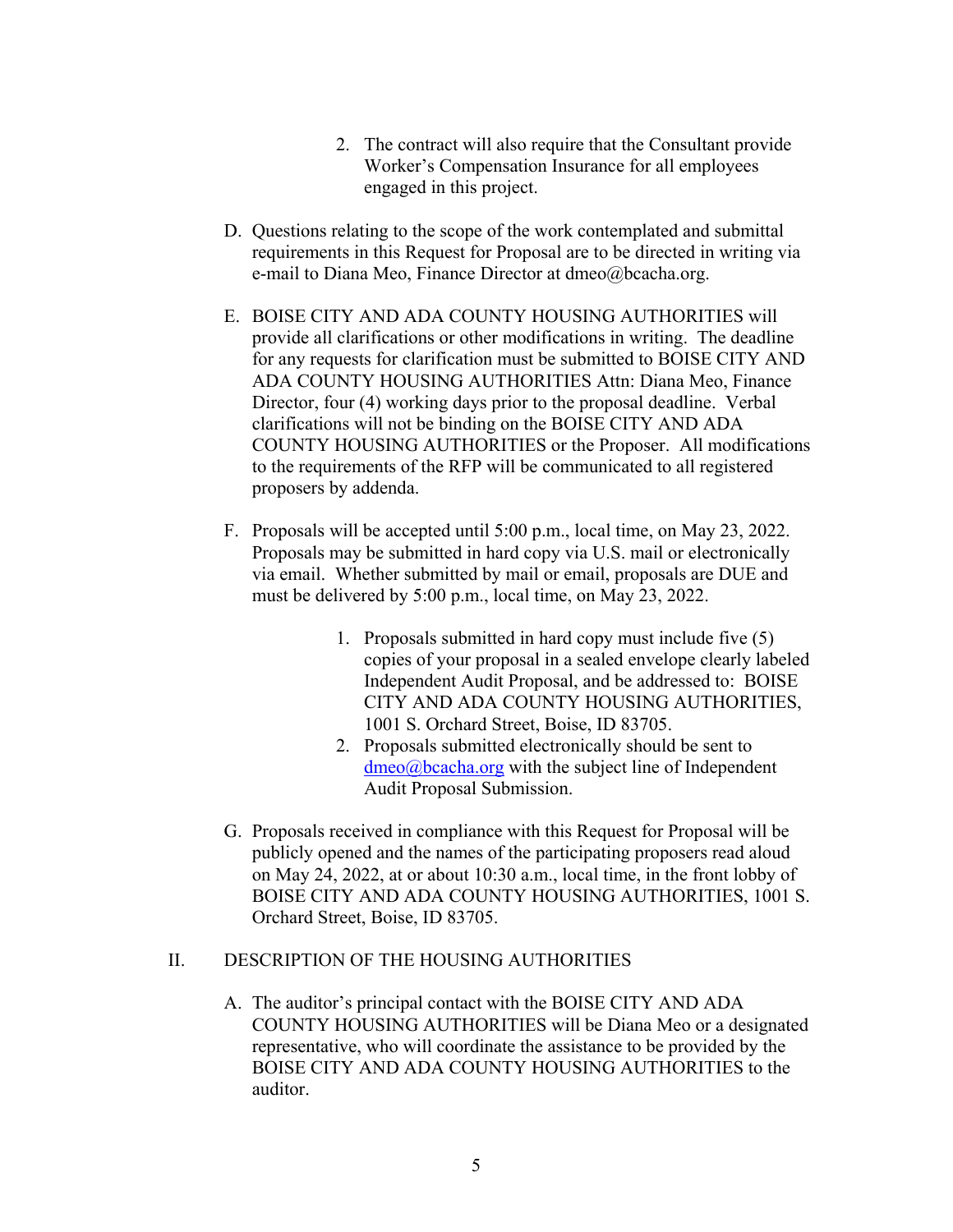### B. Background Information

The BOISE CITY AND ADA COUNTY HOUSING AUTHORITIES year begins on October 1 and ends on September 30.

The BOISE CITY HOUSING AUTHORITY AND ADA COUNTY HOUSING AUTHORITIES are two separate government entities that assist eligible families and individuals to address their housing needs by providing a variety of housing programs. The Housing Authorities assists eligible families with monthly rental payments under rental assistance programs offered by the Department of Housing and Urban Development (HUD). BOISE CITY HOUSING AUTHORITY also has six blended component units – Shoreline Plaza Inc. which is an independent non-profit agency (501©4); Affordable Housing Solutions Inc. which is an independent non-profit agency (501©3); North Liberty LLC, Nez Perce LLC, Shoreline North LLC and Vine Street LLC, which are all single member LLCs under Boise City Housing Authority.

The BOISE CITY AND ADA COUNTY HOUSING AUTHORITIES have total personnel costs of approximately \$2,609,440 covering forty-eight fulltime employee positions.

The BOISE CITY AND ADA COUNTY HOUSING AUTHORITIES are organized into three divisions. The accounting and financial reporting functions of the BOISE CITY AND ADA COUNTY HOUSING AUTHORITIES are centralized.

C. Budget Basis of Accounting

The BOISE CITY AND ADA COUNTY HOUSING AUTHORITIES prepares its budgets on a basis consistent with generally accepted accounting principles.

D. Federal Financial Assistance

The BOISE CITY AND ADA COUNTY HOUSING AUTHORITIES received funding for Section 8 Vouchers, Low Rent Operating Fund Subsidy, Capital Fund Program, Continuum of Care, Multi-family Service Coordinator Program, ROSS Service Coordinator Program, pass thru funds for CDBG, Shelter Plus Care and HOPWA, and subsidy from Idaho Housing and Finance Association for Shoreline Plaza, a Section 8 new construction project. Both Housing Authorities are administering Emergency Rental Assistance funds (ERA1 and ERA2) and anticipate to continue through fiscal year 2025.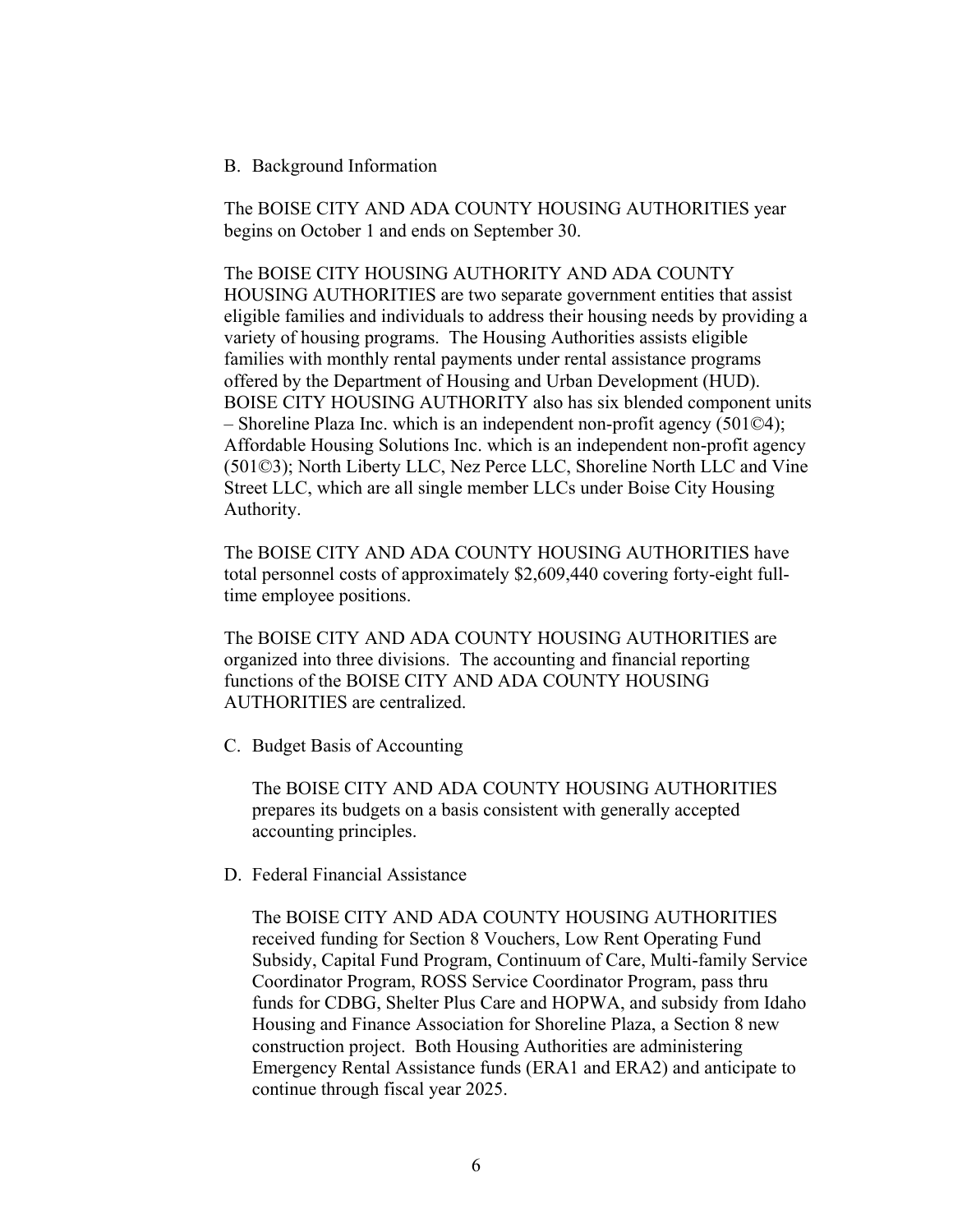E. HUD 223(f) Loans

Shoreline Plaza Inc., Shoreline North LLC, North Liberty LLC, Nez Perce LLC and Vine Terrace LLC have 223(f) HUD loans and are required to have separate and combined financial statements and HUD submissions.

F. Availability of Prior Audit Reports and Working Papers

Interested proposers who wish to review prior years' audit reports and management letters may view these on-line at http://www.bcacha.org/ or may contact Diana Meo, Finance Director at (208) 287-1065.

### III. SPECIAL CONSIDERATION

- A. The schedule of federal financial assistance and related auditor's report, as well as the reports on the internal controls and compliance are to be issued as part of the comprehensive annual finance report.
- B. BOISE CITY AND ADA COUNTY HOUSING AUTHORITIES are each required to submit their financial information electronically to HUD. This filing will be entered by the Finance Director, but requires special review procedures and attestations by the auditor. The auditor should be familiar with the requirements for such filings and include the costs of meeting those requirements in the fee proposal.
- C. AFFORDABLE HOUSING SOLUTIONS INC. (a blended component unit of the Boise City Housing Authority) is in the pre-development and planning stages to construct an affordable housing complex in Boise. Funding sources may include low income housing tax credits, HOME and CDBG funding. Experience with LIHTC should be clearly stated, as well as pricing. Currently there is no activity and does not have a separately issued financial statement or audit.
- D. Shoreline Plaza Inc., North Liberty LLC, Nez Perce LLC, Shoreline North LLC and Vine Street LLC all hold HUD 223f loans which have strict deadlines for HUD submission and issuance of audited financial statements. The HUD submissions will be entered by the Finance Director or a 3rd party, but require special review procedures and attestations by the auditor. The auditor should be familiar with the requirements for such filings and include the costs of meeting those requirements in the fee proposal. These will be due no later December 31 of each year.
- E. Billings must be submitted to BOISE CITY AND ADA COUNTY HOUSING AUTHORITIES with a breakdown by each Authority, Shoreline Plaza, Inc. and for the LLCs.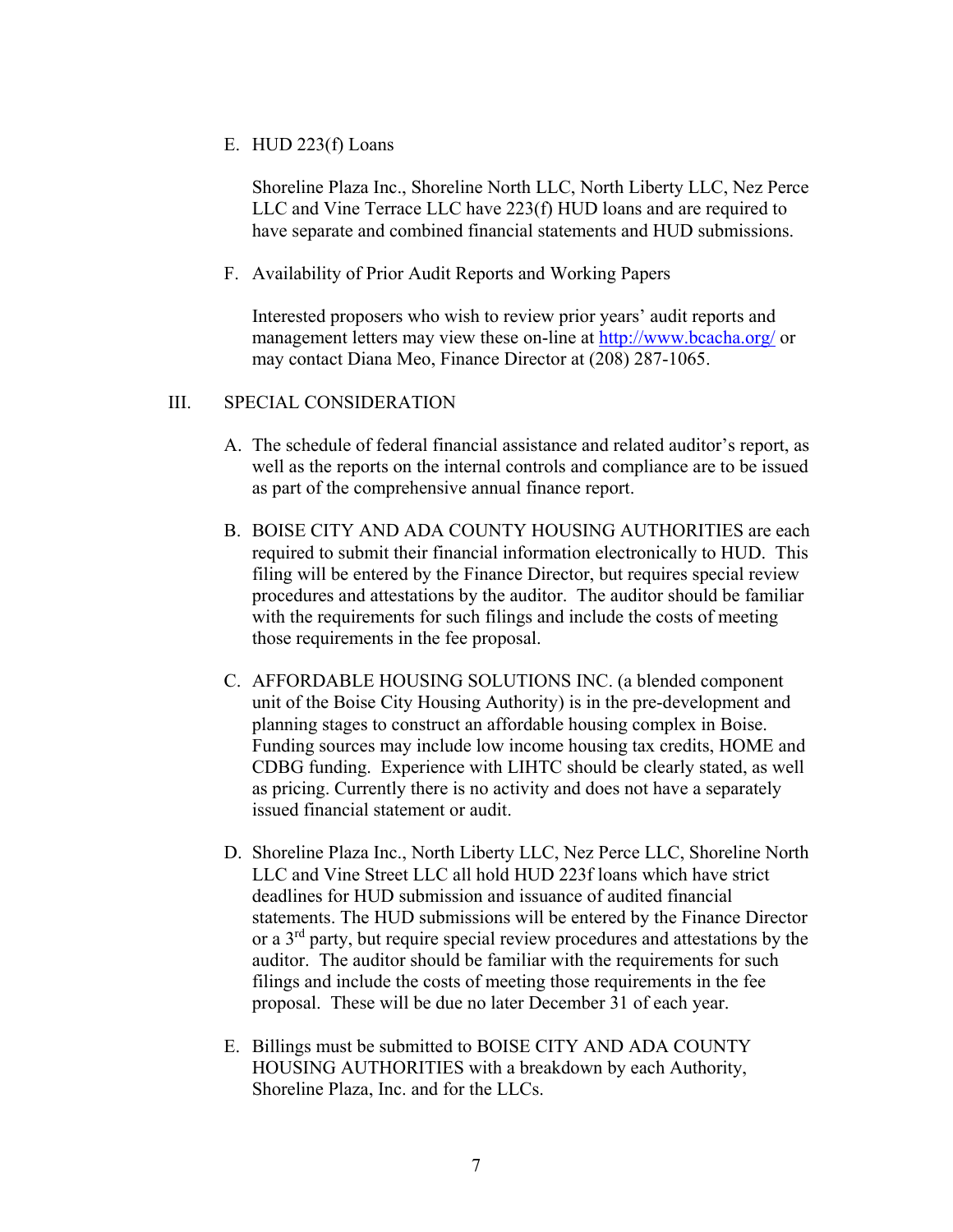F. Working Papers Retention and Access to Working Papers

All working papers and reports must be retained, at the auditor's expense, for a minimum of three (3) years, unless the firm is notified in writing by the BOISE CITY AND ADA COUNTY HOUSING AUTHORITIES of the need to extend the retention period. The auditor will be required to make working papers available, upon request, to the following parties or their designees:

BOISE CITY AND ADA COUNTY HOUSING AUTHORITIES

Parties designated by the federal or state governments or by the BOISE CITY AND ADA COUNTY HOUSING AUTHORITIES as part of an audit quality review process.

In addition, the firm shall respond to the reasonable inquiries of successor auditors and allow successor auditors to review working papers relating to matters of continuing accounting significance.

### IV. NATURE OF SERVICES REQUIRED

### A. General

The BOISE CITY AND ADA COUNTY HOUSING AUTHORITIES are soliciting the services of qualified firms of certified public accountants to audit its financial statements for the fiscal years ending September 30, 2022 and 2023 with the option to renew annually upon mutual consent by both parties. Up to two renewals shall be allowed. These audits are to be performed in accordance with the provisions contained in this request for proposals and perform related work as identified below. In addition, the firm selected will be required to present a draft of the audited financial statements to the Board of Commissioners at a regularly scheduled meeting.

To meet the requirements of this request for proposal, the audits shall be performed in accordance with generally accepted auditing standards generally accepted in the United States of America; the standards applicable to financial audits contained in the *Government Auditing Standards*, issued by the Comptroller General of the United States; and the audit requirements of Title 2, *US Code of Federal Regulations* Part 200, *Uniform Administrative Requirements, Cost Principles, and Audit Requirements for Federal Awards*  (Uniform Guidance).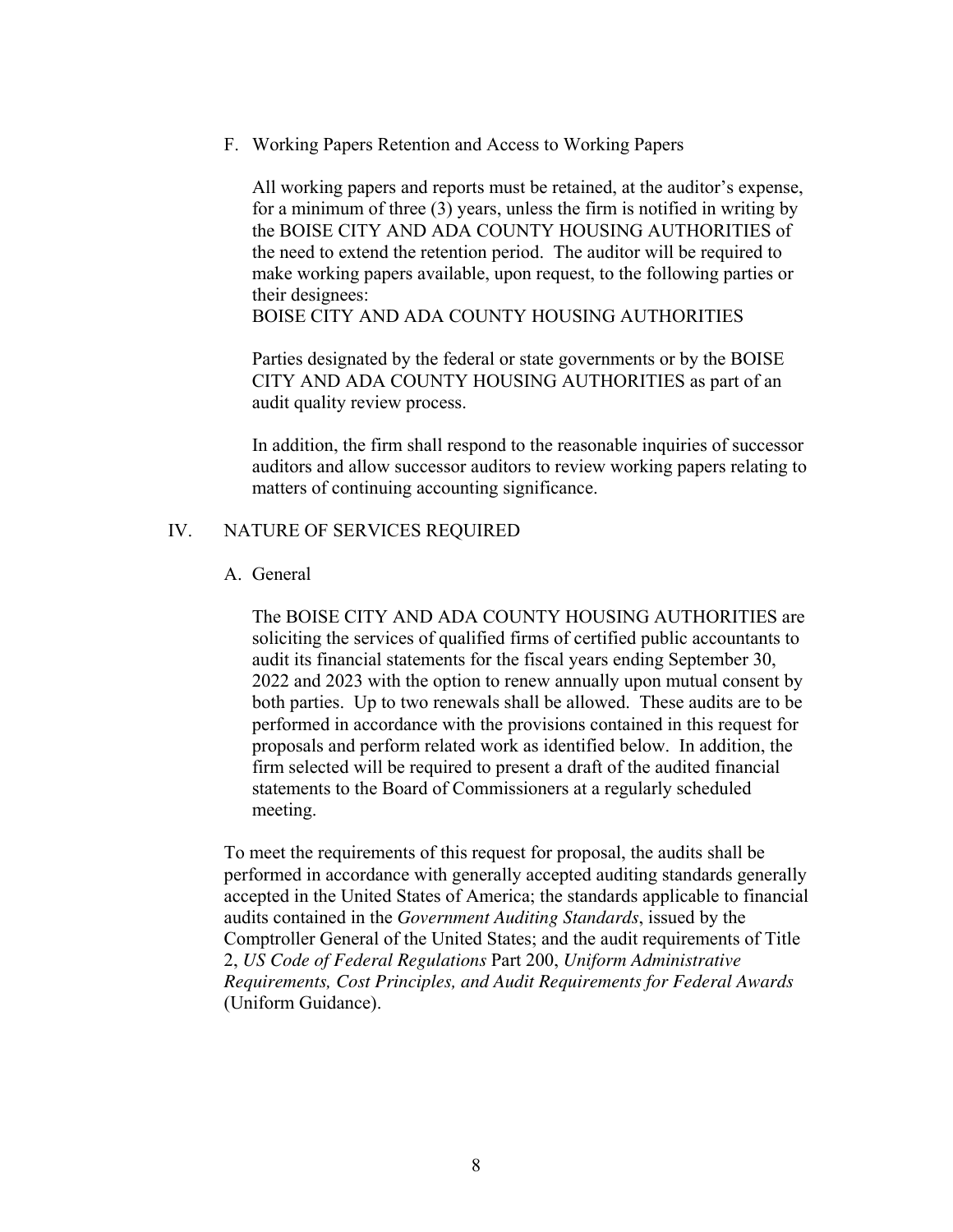1. The BOISE CITY HOUSING AUTHORITY, ADA COUNTY HOUSING AUTHORITY, and SHORELINE PLAZA INC. each desire the auditor to express an opinion on the fair presentation of its financial statements in conformity with generally accepted accounting principles, GAS, and the Uniform Guidance.

The reporting package should include:

- Auditors' report(s) expressing an opinion on the financial statements and the supplementary schedule of expenditures of federal awards
- Auditors' report on compliance and on internal control over financial reporting based on an audit of the financial statements
- Auditors' report expressing an opinion on compliance with requirements applicable to each major program and report on internal control over compliance
- Auditor-submitted Schedule of Findings and Questioned Costs
- Client schedule of expenditures of federal awards
- A single copy of the data collection form prepared by both the client and the auditor
- Auditors' report on the electronic financial statement submission of each Authority to HUD's Financial Assessment Sub-System
- 2. The SHORELINE NORTH LLC, NORTH LIBERTY LLC, NEZ PERCE LLC, and VINE STREET LLC, each desire the auditor to express an opinion on the fair presentation of its general purpose financial statements in conformity with HUD Audit Guide.

The reporting package should include:

- Auditors' report(s) expressing an opinion on the financial statements
- Auditors' report on compliance and on internal control over financial reporting based on an audit of the financial statements
- Auditors' report expressing an opinion on compliance with requirements applicable to each major program and report on internal control over compliance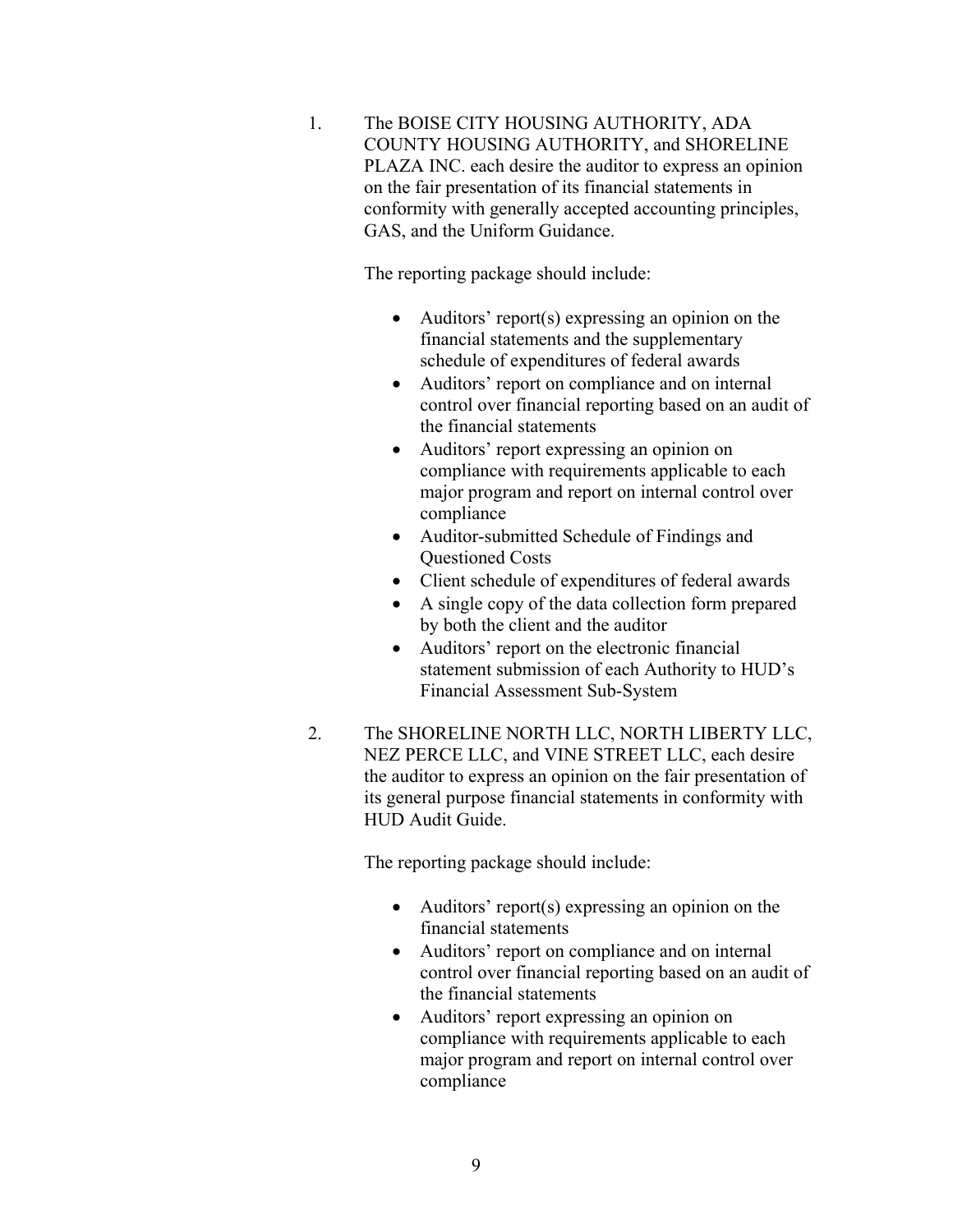- Auditor-submitted Schedule of Findings and Questioned Costs
- Client schedule of prior audit findings
- Client corrective action plan for current year findings
- Auditors' report on the electronic financial statement submission of each Authority to HUD's Multifamily Financial Assessment Sub-System

The auditor is required to audit the financial statements and supporting schedules. In addition, the auditor is to provide an inrelation-to report on the combining financial statements and supporting schedules based on the auditing procedures applied during the audit of the financial statements.

The auditor is also required to audit the schedule of federal financial assistance. And the auditor is to provide an in-relation-to report on that schedule based on the auditing procedures applied during the audit of the financial statements.

- 3. Additional internal control analysis, recommendations and other related miscellaneous services
- 4. Tax consultation: The BOISE CITY AND ADA COUNTY HOUSING AUTHORITIES occasionally require assistance with various tax issues. These issues are usually related to payroll and fringe benefits, including deferred compensation, but this request is not limited to this area.

Tax form 990 will need to be filed for Shoreline Plaza Inc. and Affordable Housing Solutions Inc.

5. Assistance in the reporting requirements of GASB-68.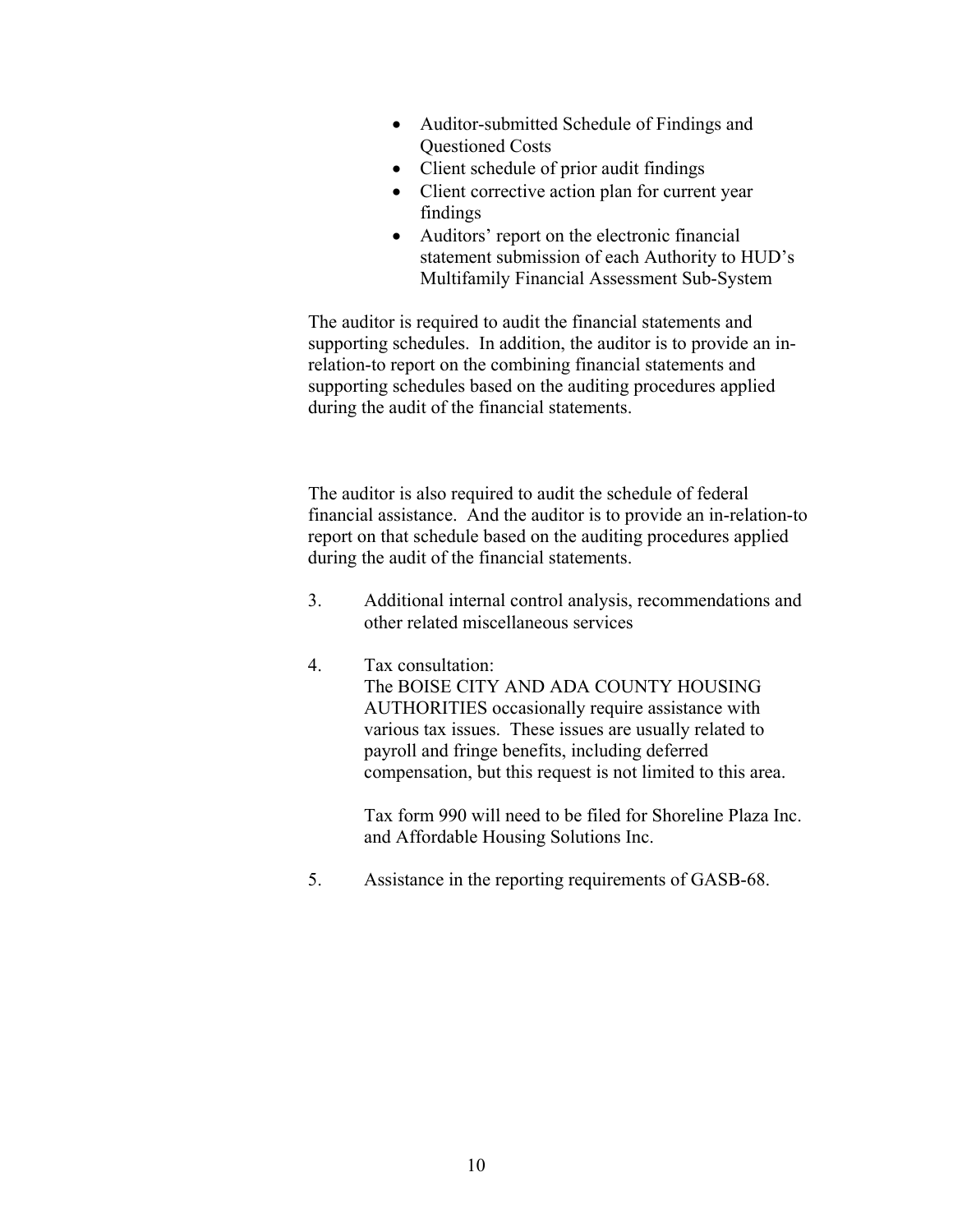## V. PROJECT TIMETABLE:

Schedule for the 2022 Fiscal Year Audit (a similar time schedule will be developed for audits of future fiscal years if the BOISE CITY AND ADA COUNTY HOUSING AUTHORITIES exercises its option for additional audits) due August 20, 2022.

The auditor should complete each of the following no later than the dates indicated.

1. Detailed Audit Plan

The auditor shall provide BOISE CITY AND ADA COUNTY HOUSING AUTHORITIES both a detailed audit plan and a list of all schedules and formats to be prepared by the BOISE CITY AND ADA COUNTY HOUSING AUTHORITIES.

2. Interim Work

The auditor shall complete interim work in October, 2022.

Fieldwork

The auditor shall complete all fieldwork for Shoreline Plaza Inc., North Liberty LLC, Nez Perce LLC, Shoreline North LLC and Vine Street LLC by December 15, 2022.

The auditor shall complete all fieldwork for Boise City and Ada County Housing Authorities by December 22, 2022.

3. Reports and Management Letter

The audit firm shall prepare and send the financial statements and audit reports for Shoreline Plaza Inc., North Liberty LLC, Nez Perce LLC, Shoreline North LLC and Vine Street LLC to the Housing Authorities prior to December 31, 2022. Presentation to the Board of Commissioners will be required.

The audit firm shall prepare and send the financial statements and audit reports for Boise City and Ada County Housing Authorities to the Housing Authorities prior to February 28, 2023, contingent upon approval of the REAC unaudited submissions. Presentation to the Board of Commissioners will be required.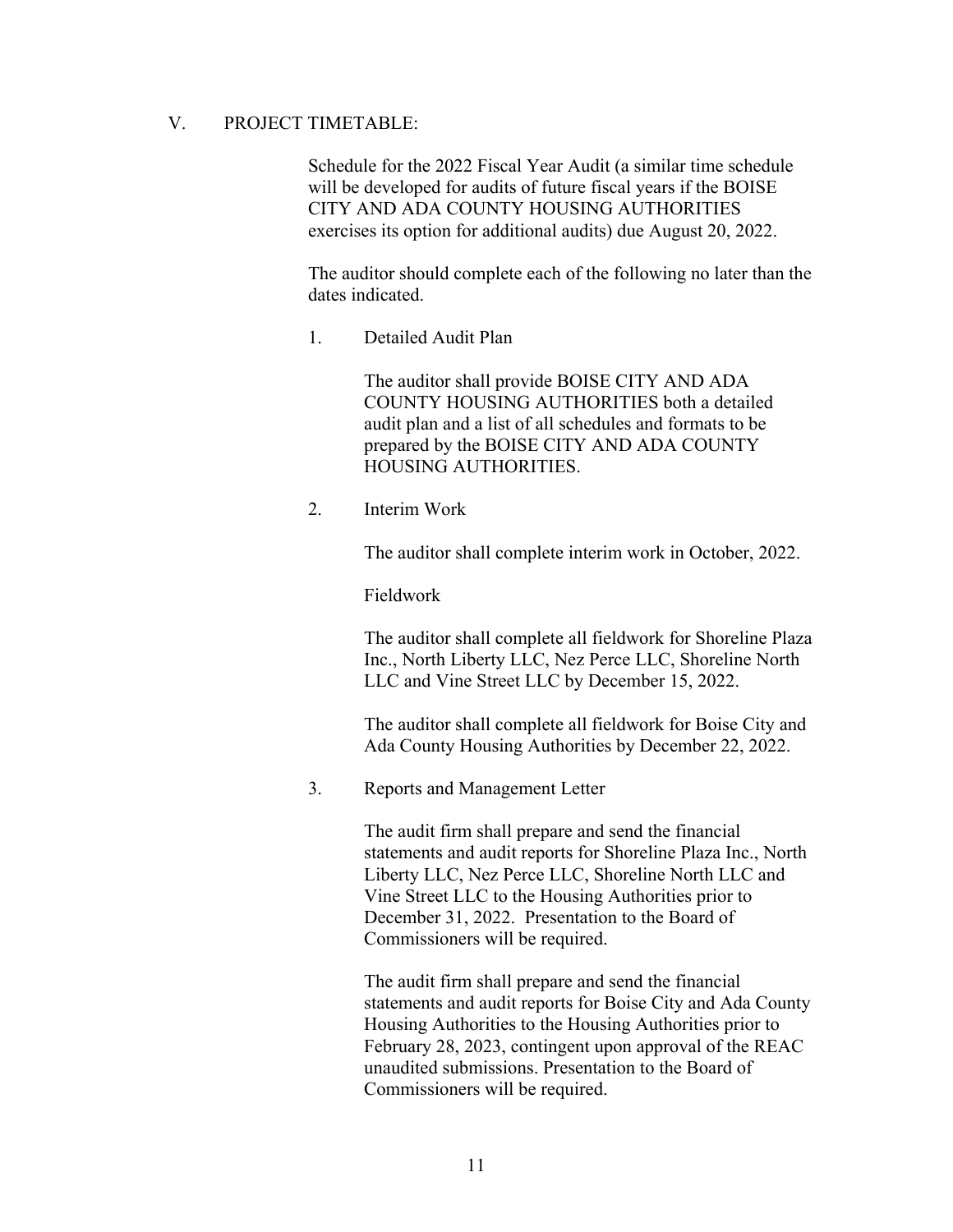- 4. The audit firm shall prepare Tax form 990 for Shoreline Plaza Inc. and Affordable Housing Solutions Inc. prior to February 15, 2023 and then again by February 15, 2024 unless the Housing Authority requests an extension.
- 5. The audit firm shall complete the approval of Multifamily Housing (FASSUB) HUD submission for Shoreline Plaza Inc., Shoreline North LLC, North Liberty LLC, Nez Perce LLC and Vine Street LLC by December 31, 2022.
- 6. The audit firm shall complete the approval of PHA (FASPHA) HUD submission for Ada County Housing Authority and Boise City Housing Authority by January 31, 2023, contingent upon approval of the REAC unaudited submissions.
- 7. The audit firm shall provide the audit engagement letter prior to any work being performed. This letter will be a formal contract between the auditor and the Authorities.

## FORMAT OF PROPOSALS

The purpose of the Proposal is to demonstrate the qualifications, competence and capacity of the firms seeking to undertake an independent audit of the BOISE CITY AND ADA COUNTY HOUSING AUTHORITIES, in conformity with the requirements of this request for proposals. As such, the substance of proposals will carry more weight than their form or manner of presentation. Emphasis should be placed upon the specific qualifications of the firm and individuals who will actually perform the project. It should also specify an audit approach that will meet the request for proposals requirement.

The proposers should address all the points outlined in the request for proposals. The Proposal should be prepared simply and economically, providing a straightforward, concise description of the proposer's capabilities to satisfy the requirements of the request for proposals.

While additional data may be presented, the following subjects, items No. 1 through 9 must be included, and with the following headings to assist evaluation. They represent the criteria against which the proposal will be evaluated.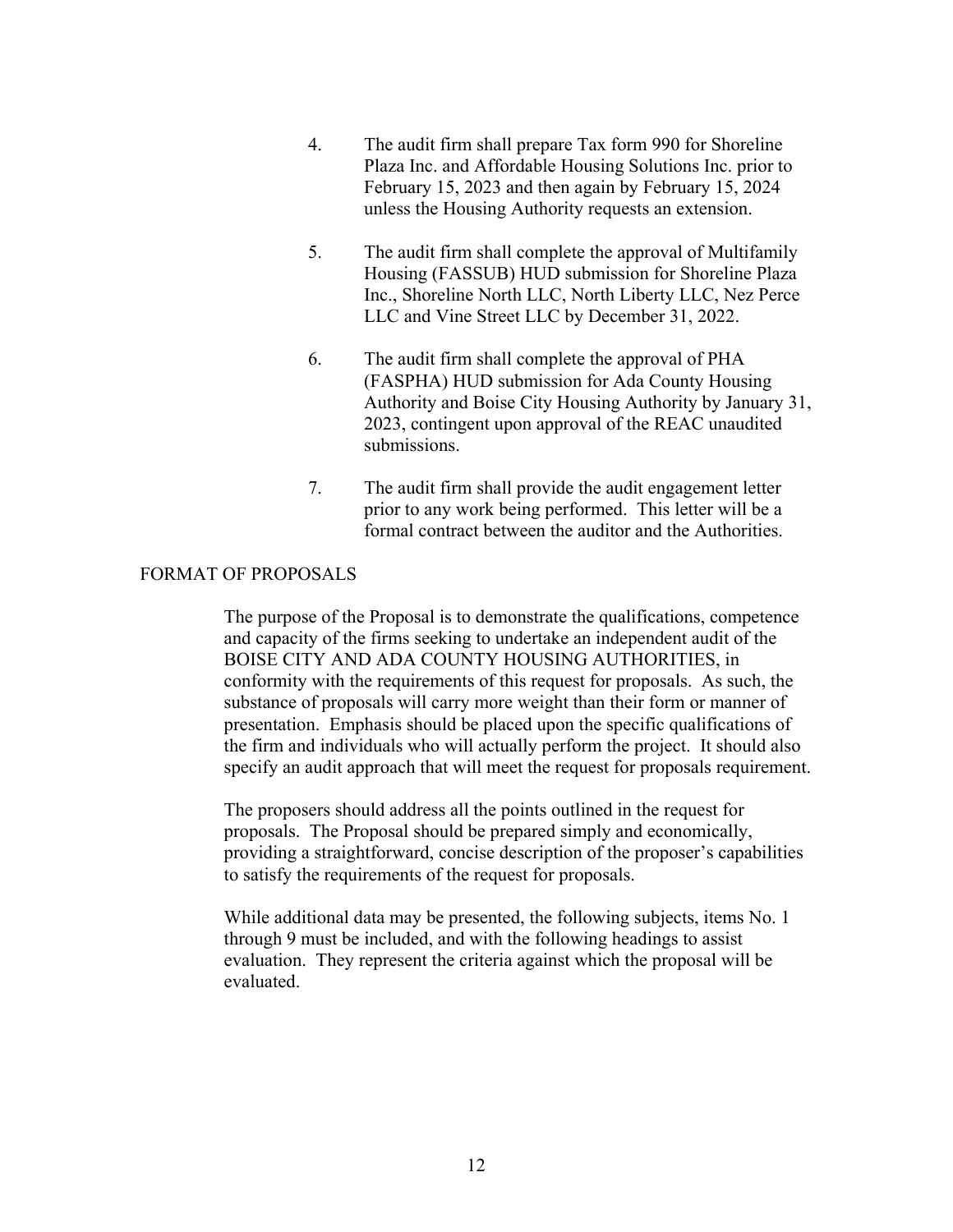1. Independence:

The firm should provide an affirmative statement that it is independent of the BOISE CITY AND ADA COUNTY HOUSING AUTHORITIES, as defined by generally accepted auditing standards in the United States. The firm should also list and describe the firm's (or proposed subcontractor's) professional relationships involving the BOISE CITY AND ADA COUNTY HOUSING AUTHORITIES for the past five (5) years, together with a statement explaining why such relationships do not constitute a conflict of interest relative to performing the proposed audit. In addition, the firm shall give the BOISE CITY AND ADA COUNTY HOUSING AUTHORITIES written notice of any professional relationships entered into during the period of this agreement.

2. License to Practice in Idaho:

An affirmative statement should be included that the firm and all assigned key professional staff are properly licensed to practice in Idaho.

3. Firm Qualifications and Experience:

The proposer should state the size of the firm, size of the firm's governmental audit staff, previous housing authority experience, the location of the office from which the work on this engagement is to be performed and the number and nature of the professional staff to be employed in this engagement on a full-time basis and the number and nature of the staff to be so employed on a part-time basis.

If the proposer is a joint venture or consortium, the qualifications of each firm comprising the joint venture or consortium should be separately identified and the firm that is to serve as the principal auditor should be noted, if applicable.

The firm is also required to submit a copy of the report on its most recent external quality control review, with a statement whether the quality control review included a review of specific government engagements.

The firm shall also provide information on the results of any federal or state desk reviews or field reviews of its audits during the past three (3) years. In addition, the firm shall provide information on the circumstances and status of any disciplinary action taken or pending against the firm during the past three (3) years with state regulatory bodies or professional organizations.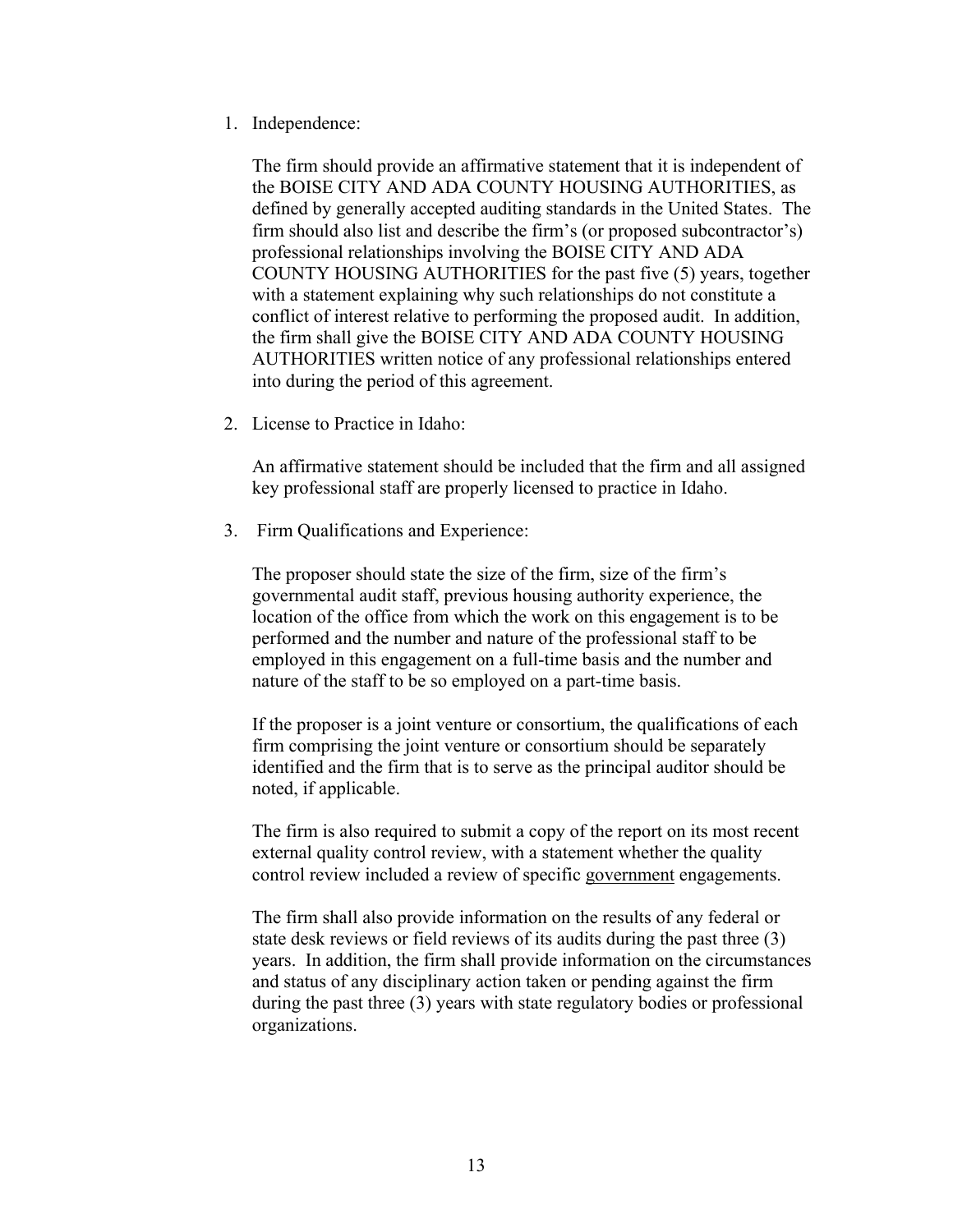4. Partner, Supervisory, Staff Qualifications and Experience:

Identify the principal supervisory and management staff, including engagement partners, managers, other supervisors and specialists who would be assigned to the engagement. Indicate whether each such person is registered or licensed to practice as a certified public accountant in Idaho. Provide information on housing authority and government auditing experience of each person, including information on relevant continuing professional education for the past three (3) years and membership in professional organizations relevant to the performance of this audit.

Provide as much information as possible regarding the number, qualifications, experience, and training, including relevant continuing professional education, of the specific staff to be assigned to this engagement. Indicate how the quality of the staff over the term of the agreement will be assured.

The proposer should identify the extent to which staff to be assigned to the audit reflects the BOISE CITY AND ADA COUNTY HOUSING AUTHORITIES' commitment to Affirmative Action.

Other audit personnel may be changed after notification and discussion at the discretion of the proposer provided that replacements have substantially the same or better qualifications or experience.

5. Similar Engagements with Housing Authorities and Other Governmental Entities:

For the firm's office that will be assigned responsibility for the audit, list the most significant engagements (maximum  $-5$ ) performed in the last five years that are similar to the engagement described in this request for proposal. These engagements should be ranked on the basis of total staff hours. Indicate the scope of work, date, engagement partners, total hours, and the name and telephone number of the principal client contact.

6. Specific Audit Approach:

The proposal should set forth a work plan, including an explanation of the audit methodology to be followed, to perform the services required in Section IV of this request for proposal. In developing the work plan, reference should be made to such sources of information as BOISE CITY AND ADA COUNTY HOUSING AUTHORITIES' budget and related materials, and financial and other management information systems.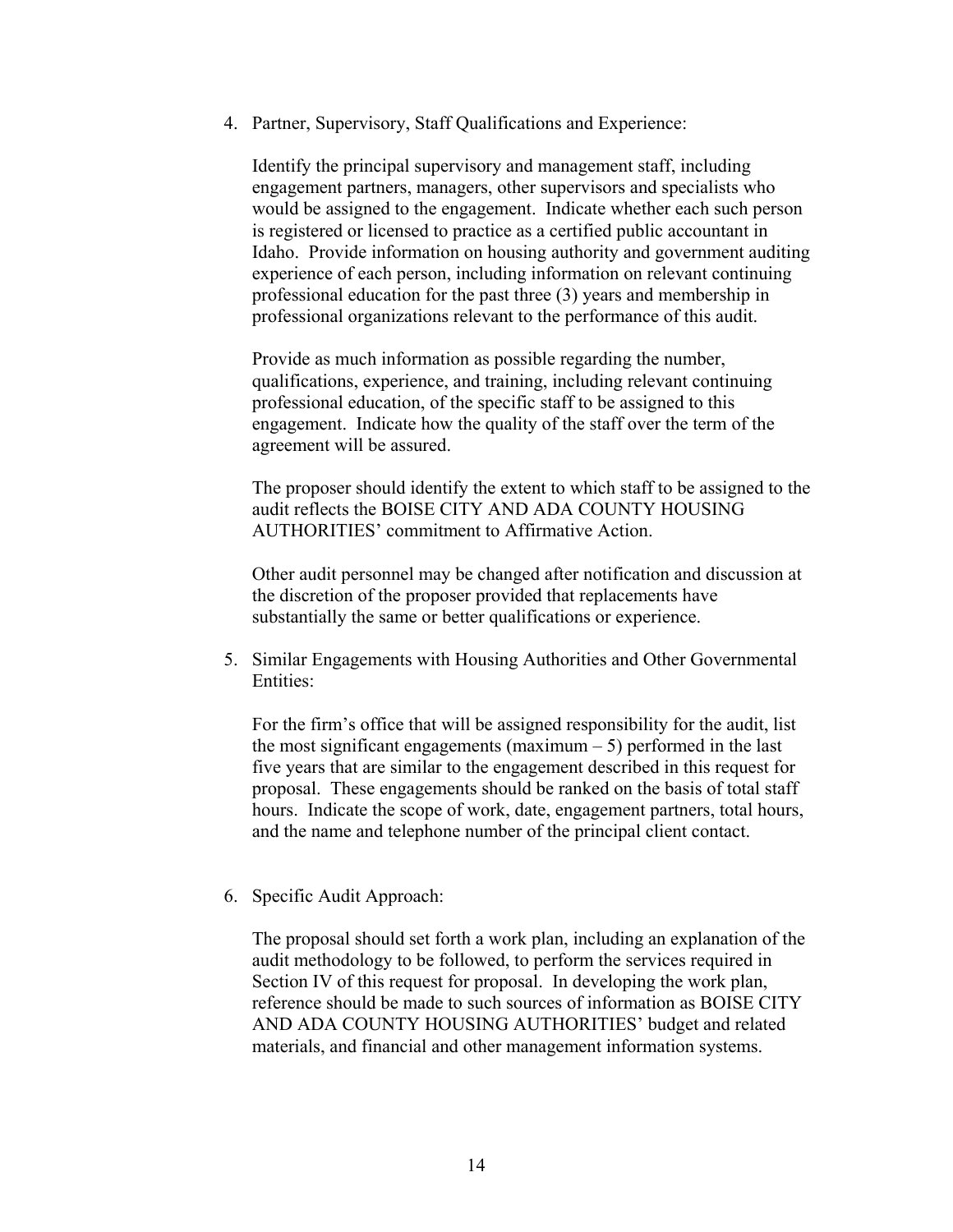Proposers will be required to provide the following information on their audit approach:

- a. Proposed segmentation of the engagements
- b. Level of staff and number of hours to be assigned to each proposed segment of the engagement
- c. Sample size and the extent to which statistical sampling is to be used in the engagement
- d. Type and extent of analytical procedures to be used in the engagement
- e. Approach to be taken to gain and document an understanding of the BOISE CITY AND ADA COUNTY HOUSING AUTHORITIES' internal control structure
- f. Approach to be taken in determining laws and regulations that will be subject to audit test work
- g. Approach to be taken in drawing audit samples for purposes of tests of compliance
- 7. Identification of Anticipated Audit Problems:

The proposal should identify and describe any anticipated potential audit problems, the firm's approach to resolving these problems, and any special assistance that will be requested from the BOISE CITY AND ADA COUNTY HOUSING AUTHORITIES.

8. Costs:

Costs for services should be listed and allocated by program listed in the introduction section. LIHTC costs should be listed separately as this funding is not yet secured. Costs should show at the minimum:

- Boise City Housing Authority audit, single audit and agreed-upon procedures for REAC
- Ada County Housing Authority audit, single audit and agreedupon procedures for REAC
- Affordable Housing Solutions Inc. LIHTC cost certifications, audit, and preparation of form 990
- Shoreline Plaza Inc. audit, single audit, agreed-upon procedures for REAC and preparation of form 990
- Shoreline North LLC audit and agreed-upon procedures for REAC
- North Liberty LLC audit and agreed-upon procedures for REAC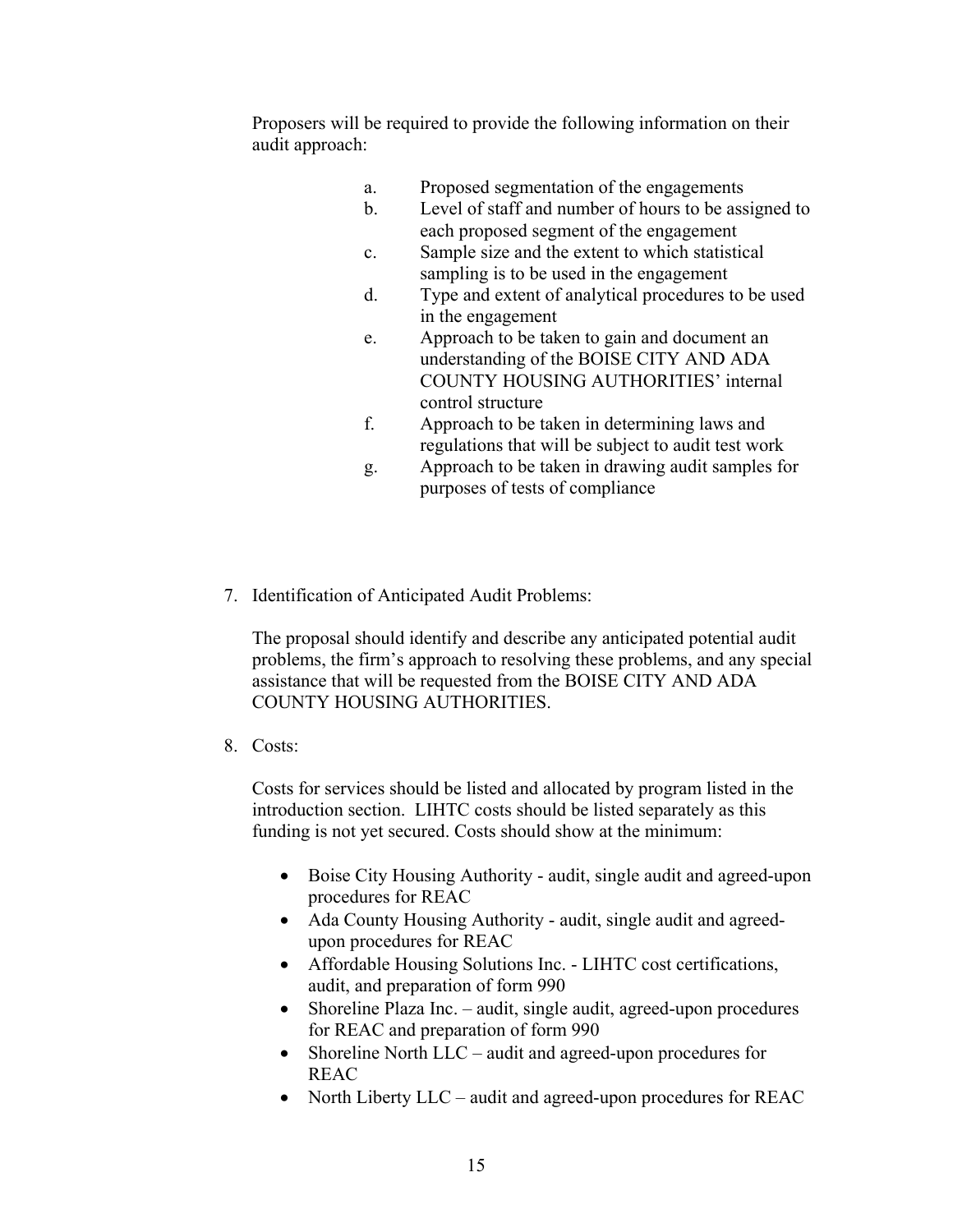- Nez Perce LLC audit and agreed-upon procedures for REAC
- Vine Street LLC audit and agreed-upon procedures for REAC
- Travel costs
- 9. Signature Page:

The signature page must be complete and included.

## SELECTION PROCESS

The evaluation and selection process is intended to identify the proposer best qualified to conduct the audit. Selection will be based on an evaluation of the proposer's ability to meet the established criteria as set forth in the RFP.

The criteria listed below will be used to evaluate proposals for the purpose of ranking them in relative position based on how fully each proposal meets the requirements of this RFP. It is the intent of the BOISE CITY AND ADA COUNTY HOUSING AUTHORITIES to award this project on or before June 9, 2022.

| <b>Evaluation Criteria</b>                 | <b>Points</b> |
|--------------------------------------------|---------------|
| Mandatory requirements (VI $#1-3$ )        | Pass or Fail  |
| Partner, supervisory, staff qualification, | 100 points    |
| experience and commitment to               |               |
| professional training                      |               |
| Depth of firm's experience in auditing     | 75 points     |
| Housing Authorities or other government    |               |
| entities                                   |               |
| Depth of firm's experience in auditing     | 25 points     |
| Low Income Housing Tax Credits             |               |
| Staffing of audit and meeting timelines    | 50 points     |
| Quality of audit approach                  | 150 points    |
| Cost                                       | 100 points    |
| <b>Total Maximum Possible Points</b>       | 500 points    |